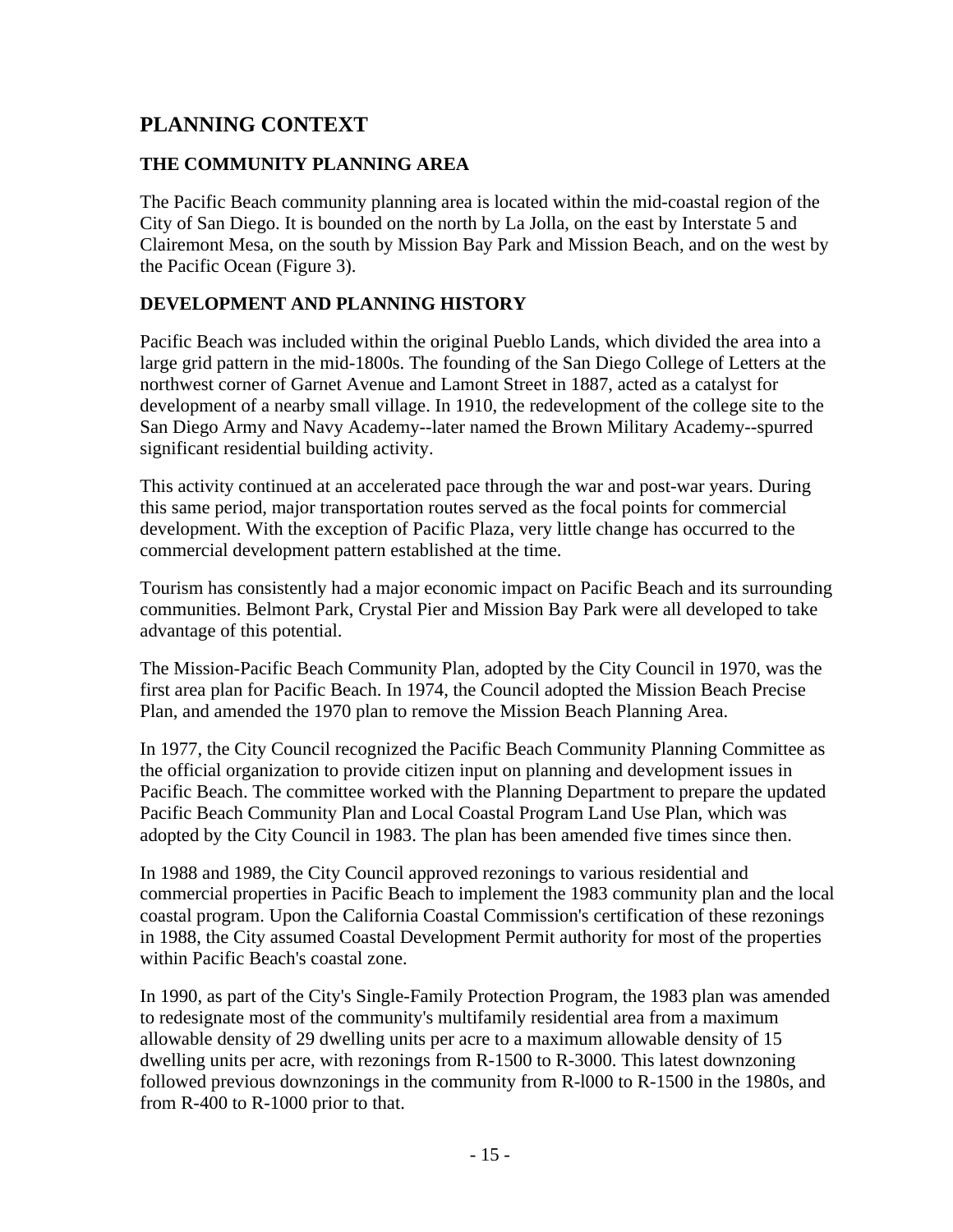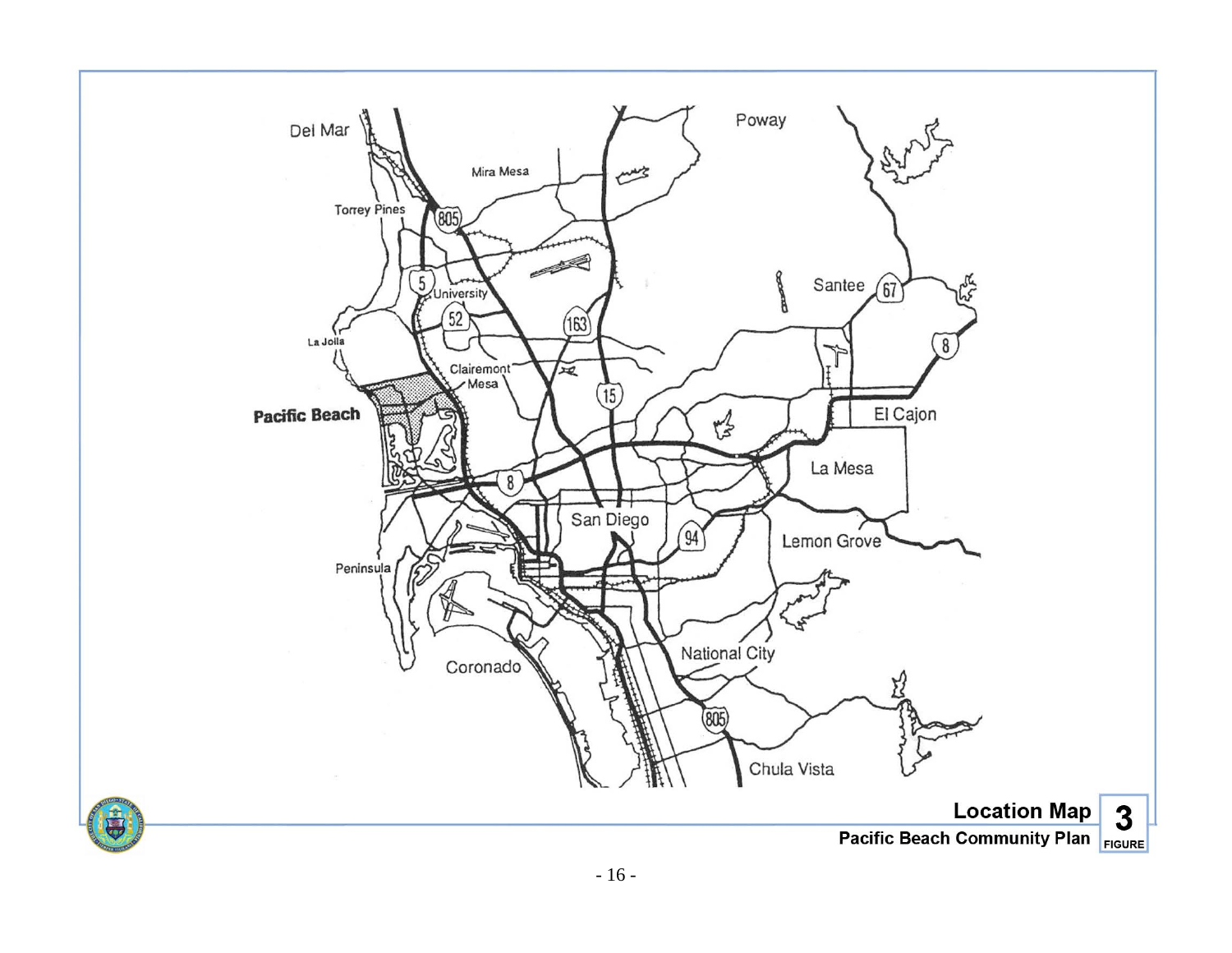## **URBAN AND ENVIRONMENTAL SETTING**

The following aspects that make up the urban and environmental setting of the community establish a framework for future development in the community. There is very little vacant land left in Pacific Beach upon which to build. Approximately 97 percent of the community's land area is developed with residential, commercial, industrial, institutional or park use. Most new development is expected to consist of redevelopment or infill development.

There are both opportunities and constraints for the future development of Pacific Beach that are inherent in its location, topography and development history (see Figure 4). These opportunities and constraints are discussed in more detail in the sections below.

#### **Development and Circulation Pattern**

Pacific beach is predominately residential in use as illustrated by the chart below:

There are opportunities for providing more affordable housing through a balance of housing types in the community, both in residential and commercial areas.



The circulation network of Pacific Beach is composed of major, collector and local streets, arranged in a grid on the plains portion of the community and contoured on the slopes of Soledad Mountain in the hills portion of the community. Interstate 5 forms the eastern boundary of Pacific Beach and is the only freeway that serves the community. The predominant grid pattern, along with transit-oriented development, presents an opportunity to provide for alternative forms of transportation to the private automobile.

### **Hillsides**

The northwest quadrant of Pacific Beach is topographically characterized by its gently- to moderately-sloped hillsides. Development potential on these slopes is constrained by the Hillside Review overlay zone. The only area that contains slopes in excess of 25 percent is the east side of Pacifica Drive, facing Interstate 5. Most of the area is built out primarily with low-profile single-family residences.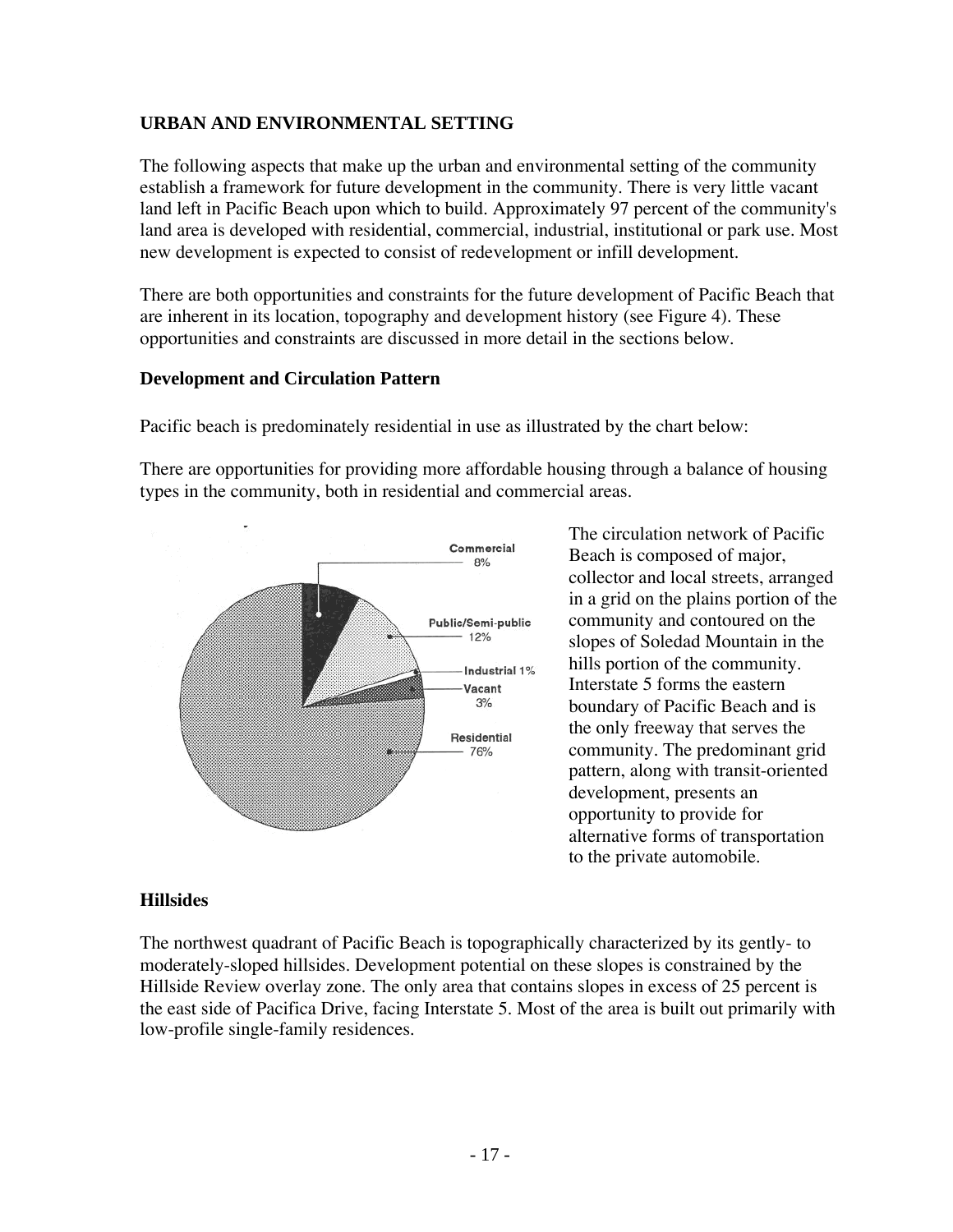# **Coastal Bluffs**

The shoreline area from Grand Avenue to the community's boundary with La Jolla contains coastal bluffs that gradually increase in height as they extend north. The City has developed an oceanfront park north from Grand Avenue to Diamond Street, and has plans to extend the park south of Grand Avenue. North of Diamond Street, the properties along the bluffs have been developed with residential or hotel uses. According to the 1983 City of San Diego Seismic Safety Study, the bluffs south of Diamond Street are considered generally stable with a low risk rating. The bluffs north of Diamond Street are considered mostly stable, with a moderate risk rating.

Most of the bluffs within the community are experiencing varying degrees of erosion (see Figure 5). Development in close proximity to the bluffs is constrained by the Sensitive Coastal Resource Zone applied to properties west of Ocean Boulevard.

### **Geology**

The City of San Diego Seismic Safety Study determined that there is a relatively high potential for liquefaction (ground failure) in some areas of Pacific Beach, as indicated in Figure 5. There are three fault trace lines identified in the community: the Rose Canyon Fault paralleling Interstate 5; and two other faults in the northwestern portion of the community. According to the study, the portion of the Rose Canyon Fault that runs through Pacific Beach has a "high" geotechnical risk rating and the other two faults have a "moderate" risk rating.

### **LOCAL COASTAL AREA**

The California Coastal Act of 1976 established a coastal zone boundary and mandated that all jurisdictions within that boundary prepare a Local Coastal Program (LCP). The LCP brings the jurisdiction's planning process into conformance with the 1976 Coastal Act.

Approximately 60 percent of the Pacific Beach Community is located within the coastal zone, as identified in Figure 6.

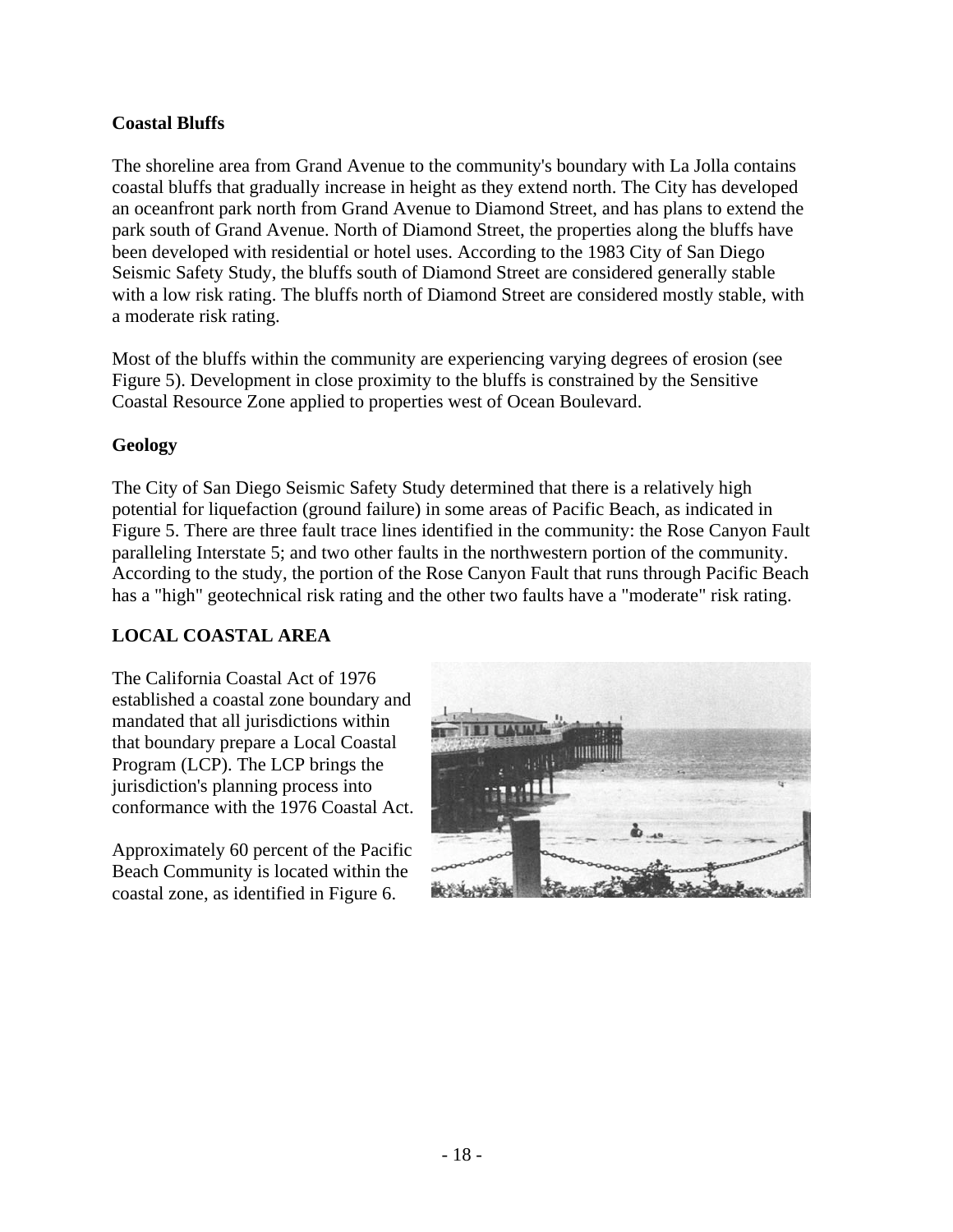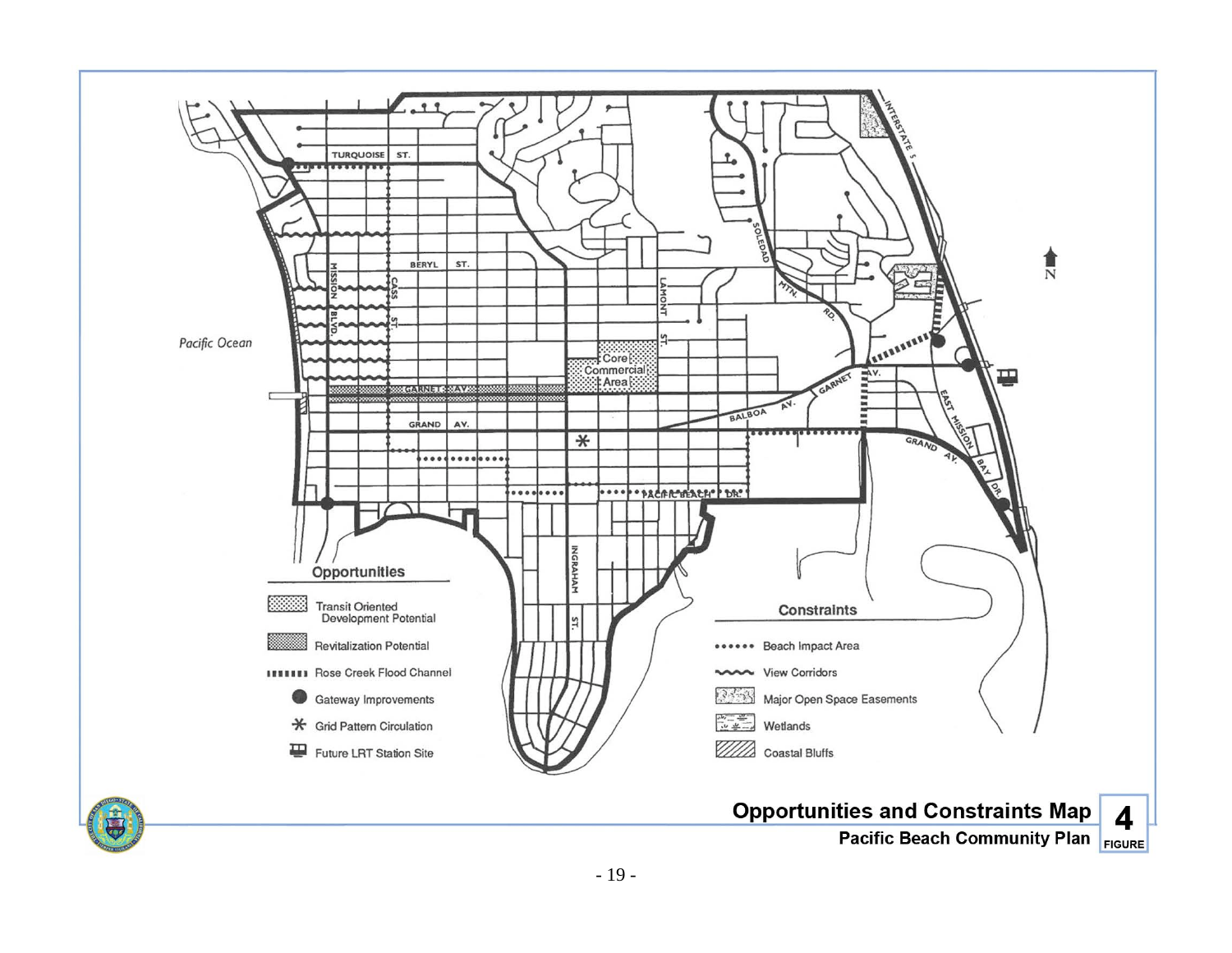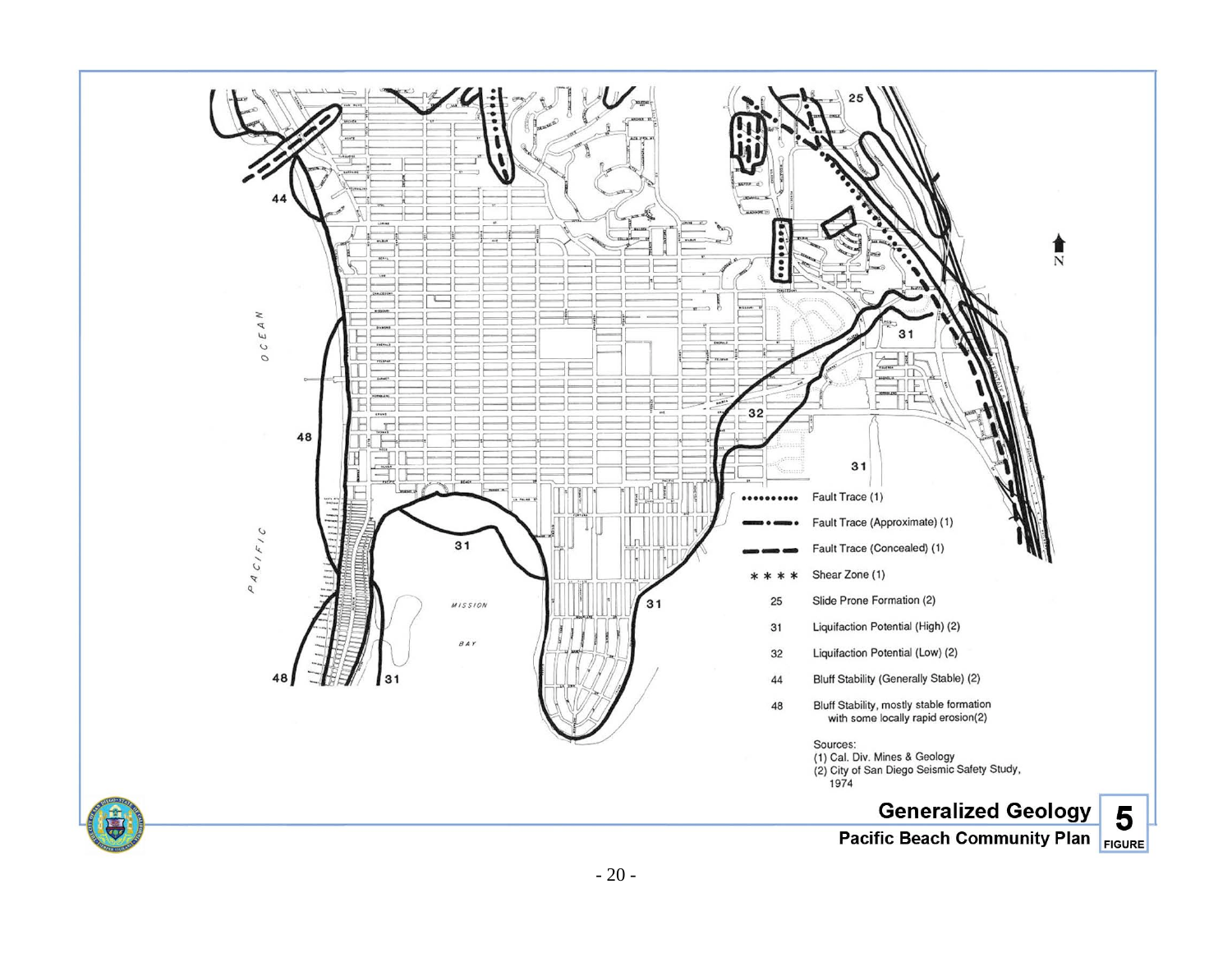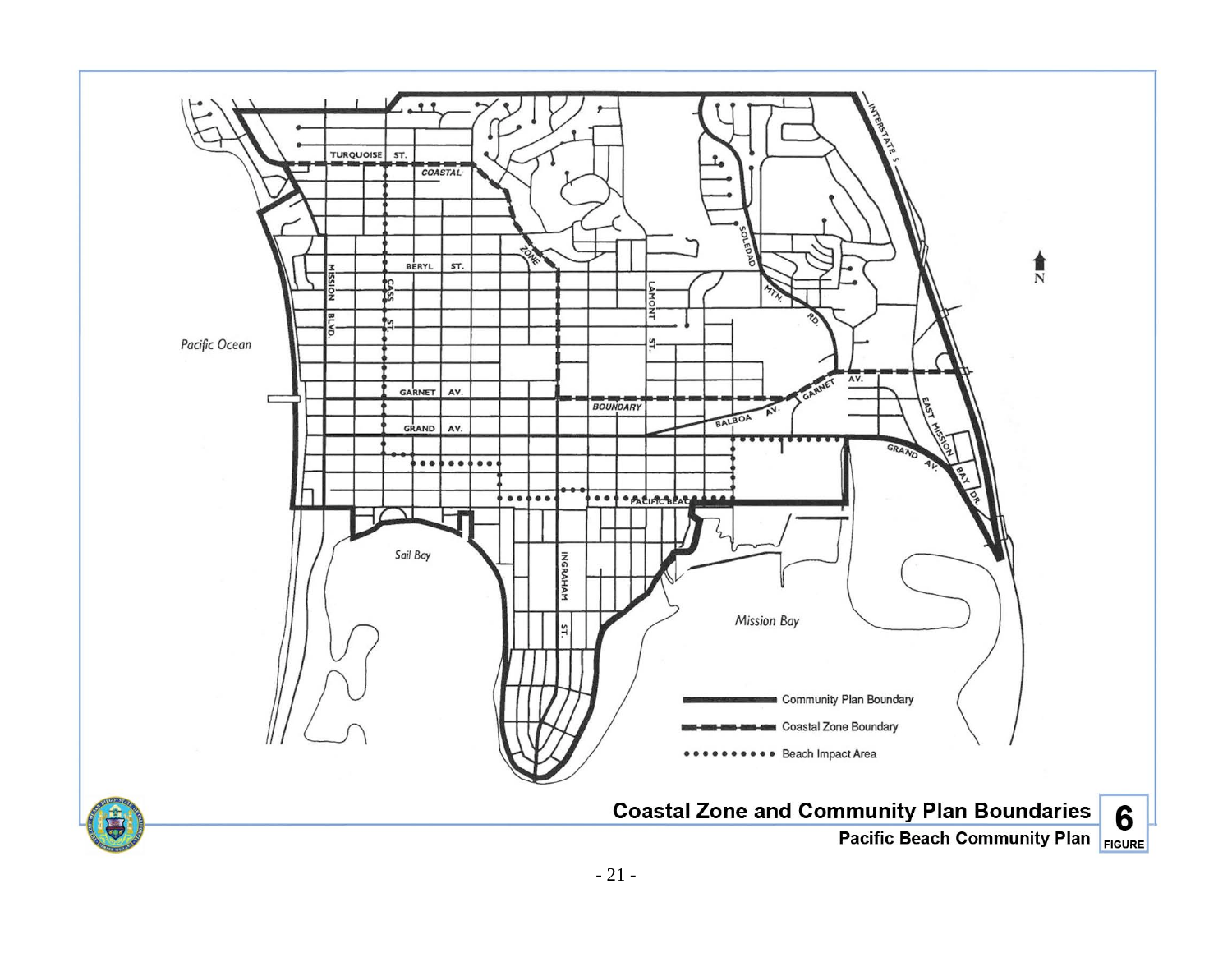Because of the area within the coastal zone, this community plan has the responsibility of including planning and development standards to protect and preserve the state's coastal resources pursuant to the adoption and certification of the City of San Diego's LCP.

A portion of the community also falls within the beach impact area which is applied to those areas of the coastal zone that are subject to higher levels of traffic congestion and parking need.

This Pacific Beach Community Plan and LCP Land Use Plan has incorporated the coastal issues that have been identified for the community, and has developed policies and recommendations in the various elements of the community plan to address those issues, as summarized below:

### **Public Access to the Beaches and Bay**

The Parks and Open Space Element incorporates recommendations for improving vehicular, bicycle, and pedestrian access to the beaches and bays; both the Parks and Open Space and the Community Facilities Elements include recommendations for improving visual access through landscape maintenance programs and undergrounding of utilities.

# **Recreation and Visitor Serving Facilities**

The Commercial Element recommends retaining existing commercial areas in proximity to the beach and bay with a commercial and visitor serving focus, while still providing community goods and services.

# **Preservation of Crystal Pier**

The Heritage Resources Element and Appendix E contain design standards for the preservation of the historical integrity of Crystal Pier.

# **Provision of Community Parks & Recreation Areas**

The Parks and Open Space Element recommends the identification of additional park and recreation opportunities through the joint use of school sites.

# **Provision of Low- and Moderate-Income Housing**

The Commercial Element provides for an increased density for mixed-use projects, and promotes the development of Single-Room-Occupancy Hotels and Living Units to provide a greater opportunity for the development of more affordable housing.

The Residential Element further recommends revising multifamily development standards to encourage the development of smaller units.